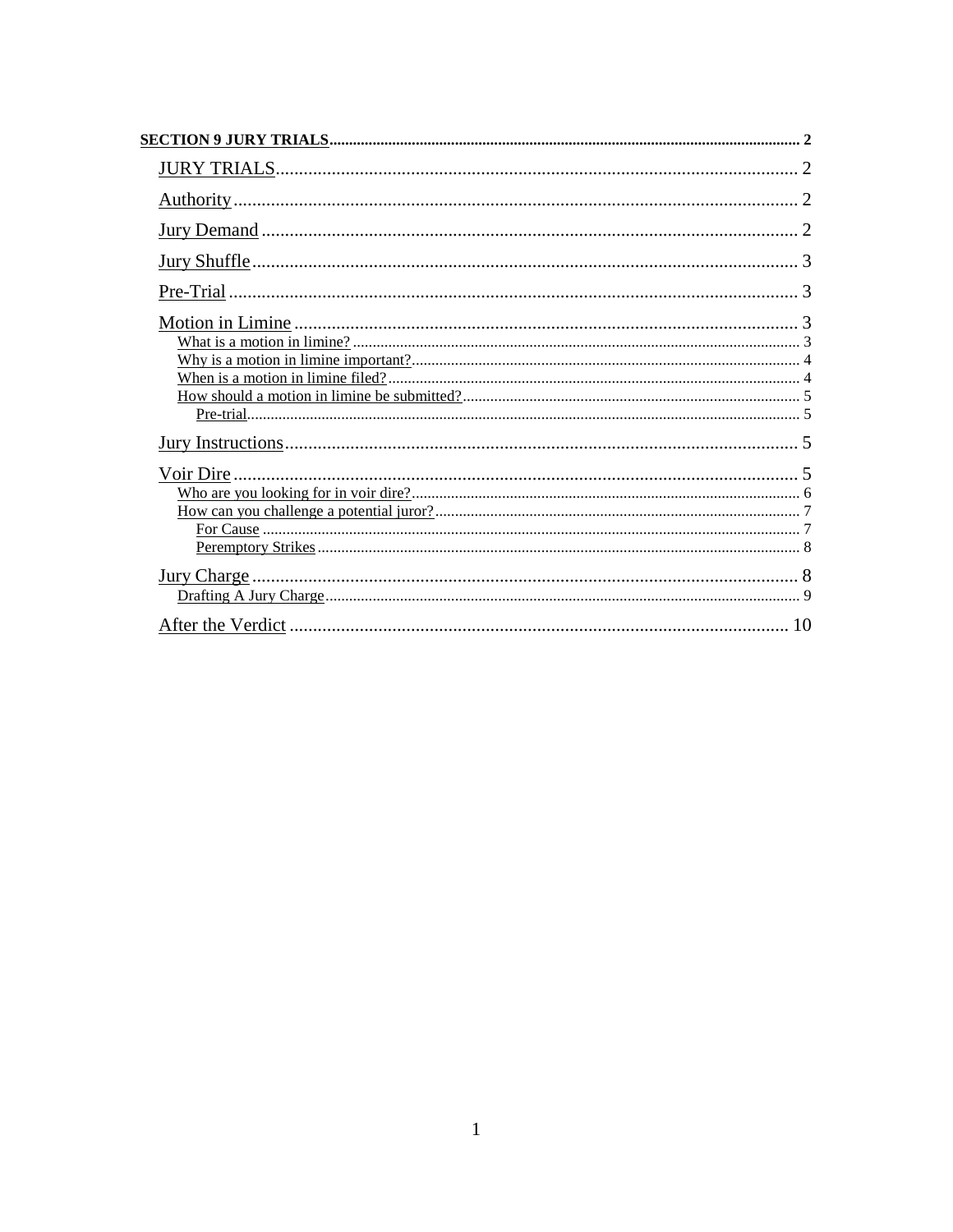# <span id="page-1-0"></span>**SECTION 9 JURY TRIALS**

October 2015

# <span id="page-1-1"></span>**JURY TRIALS**

Both the U.S. and the Texas Constitutions guarantee the right to a jury.<sup>1</sup> With some limitations not generally applicable to suits brought by CPS, a party to a Suit Affecting the Parent-Child Relationship (SAPCR) is entitled to request a jury.<sup>2</sup> While the substantive proof is no different when a jury hears a case, there are specialized procedural requirements, as well as unique courtroom dynamics that require special trial techniques and preparation.

## <span id="page-1-2"></span>**Authority**

TEX. R. CIV. P. 216-236; 271-289. TEX. FAM. CODE §105.002.

## <span id="page-1-3"></span>**Jury Demand**

To invoke the right to a jury trial, a party must file a written request with the clerk of the court.<sup>3</sup> The request must be made within a reasonable time, no less than 30 days before a trial date is set.<sup>4</sup> A request must be in writing and be accompanied by payment of jury fees no later than the  $10<sup>th</sup>$  day before trial is set to begin, unless a fee exemption applies (if DFPS is requesting the jury, the in writing agency is entitled to an exemption).  $\overline{5}$  A court has discretion to grant an untimely jury demand if doing so will not interfere with the court's docket, delay the trial, or injure the opposing party.<sup>6</sup>

A party may appear through counsel at a jury trial and thereby avoid a waiver of the right to trial by jury.<sup>7</sup> If a party has perfected the right to a jury in accordance with Tex. R. Civ. P. 216 but proceeds to trial without a jury, the party must object on the record or indicate affirmatively that it stands on the right to a jury trial to preserve error.<sup>8</sup>

 $1 \text{ U.S.}$  CONST. Amend. VII; TEX. CONST. Art. I,  $\S$  15.

<sup>&</sup>lt;sup>2</sup> TEX. FAM. CODE §105.002(b) (no jury trial in suit for adoption, to adjudicate issues of consent to adoption, child support, terms or conditions of possession or access or rights or duties of managing conservator, except which joint managing conservator has exclusive right to designate child's primary residence).

<sup>&</sup>lt;sup>3</sup> TEX. R. CIV. P. 216(a).

<sup>4</sup> *Id*.

 $^5$  Tex. Gov't. Code §51.604; Tex. R. Civ. P. 216(b); Tex. Hum. Res. Code §40.062.

<sup>6</sup> *In re P.L.G.M.*, No. 02-13-00181-CV, 2013 Tex. App. LEXIS 13755 (Tex. App. —Fort Worth 2013,no pet.) (abuse of discretion to deny jury demand where CPS removed children again shortly after timely jury demand withdrawn, and court extended dismissal date and granted continuance,).

<sup>7</sup> TEX. R. CIV. P. 220; *In re M.N.V*., 216 S.W.3d 833, 835 (Tex. App.—San Antonio 2006, no pet.).

<sup>8</sup> *In re M.B.P.*, 257 S.W.3d 804 (Tex. App. —Dallas, 2008, no pet.).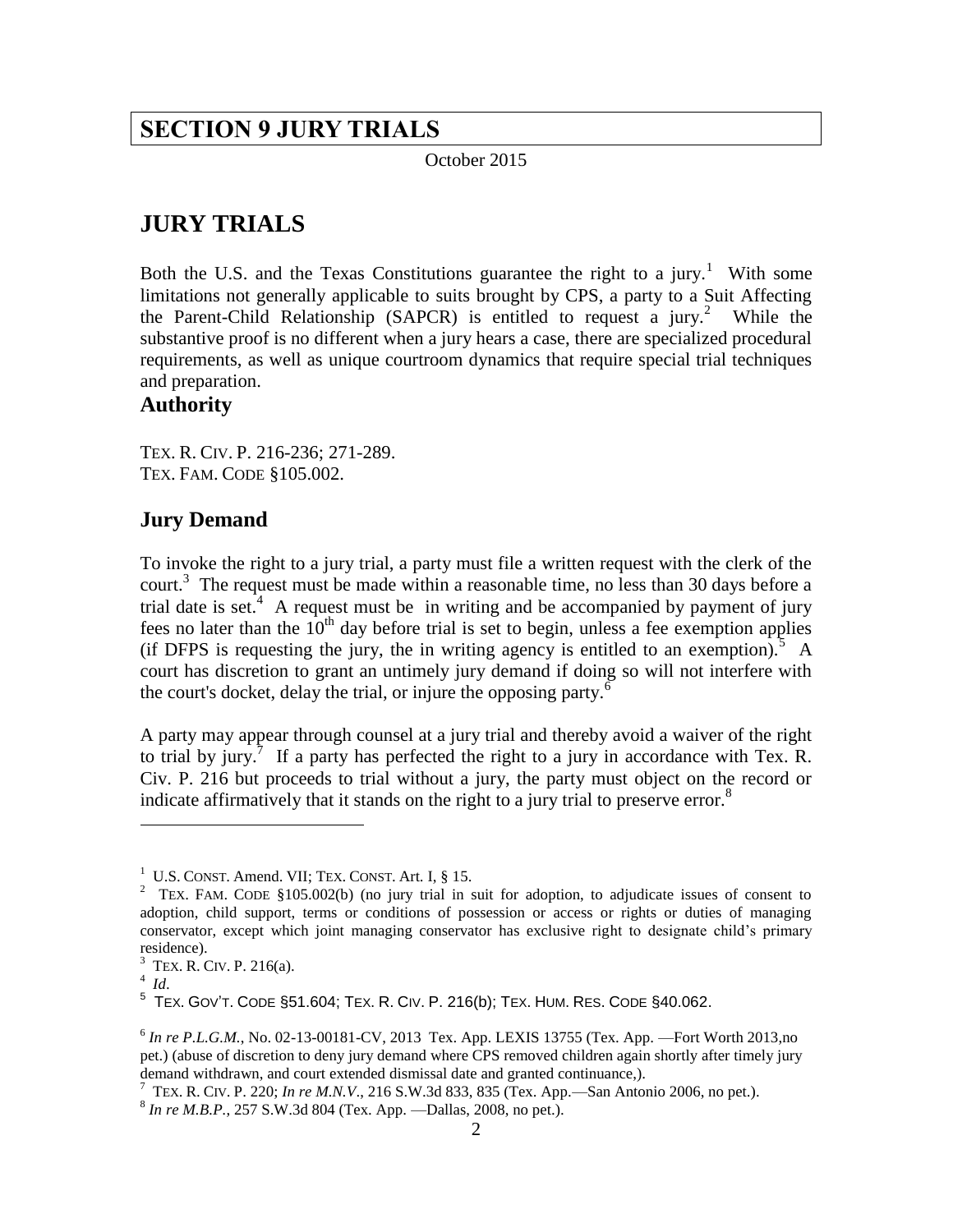## <span id="page-2-0"></span>**Jury Shuffle**

Any party can request a jury shuffle once without explanation as to why it is necessary.<sup>9</sup> The demand must be made by any party or attorney in the case prior to voir dire examination.<sup>10</sup> There shall be only one shuffle by the trial judge in each case.<sup>11</sup>

## <span id="page-2-1"></span>**Pre-Trial**

When a jury is hearing a case, and depending upon the discovery control plan, the trial court may require the attorneys to submit all exhibit and witness lists at the pre-trial conference. All witnesses must correspond to both fact and expert witnesses listed in responses to requests for disclosure and interrogatories. If possible, stipulate to evidentiary exhibits in advance of the pre-trial hearing. Also, ensure that discovery is fully supplemented in a timely manner to avoid the possible exclusion of witnesses or evidence.

## *TIP:*

An expert's curriculum vitae must be provided in a response to a request for disclosure. Remember that if you stipulate to an expert's credentials, you will forfeit the chance to educate the jury about your expert's unique background and value as a witness. It's also a good idea not to offer an expert's resume or curriculum vitae until *after* the witness has testified to his or her credentials. Otherwise, the expert's testimony may be barred because it duplicates the written document already admitted.

## <span id="page-2-3"></span><span id="page-2-2"></span>**Motion in Limine What is a motion in limine?**

A motion in limine is a procedural device that permits a party to identify, before trial, certain evidentiary rulings that the trial court may be asked to make.<sup>12</sup> A motion in limine is a written motion made before a jury trial to request a protective order prohibiting discussion of specific questions or statements in front of the jury. The purpose of this procedure is to prevent the jury from being exposed to potentially prejudicial information before a ruling on admissibility can be obtained.<sup>13</sup> A motion in limine is designed to avoid the injection of irrelevant, inadmissible, or prejudicial information into a trial. See, Practice Guide, SECTION 11, TOOLS, Jury, Motion in Limine.

<sup>&</sup>lt;sup>9</sup> TEX. R. CIV. P. 223.

<sup>10</sup> *Id*.

<sup>11</sup> *Id*.

<sup>&</sup>lt;sup>12</sup> W.C. v. DFPS, 2013 Tex. App. LEXIS 299 (Tex. App. — Austin, Jan. 8, 2013, no pet.)

<sup>13</sup> *In re R.N*., 356 S.W.3d 568 (Tex. App.—Texarkana 2011, no pet.).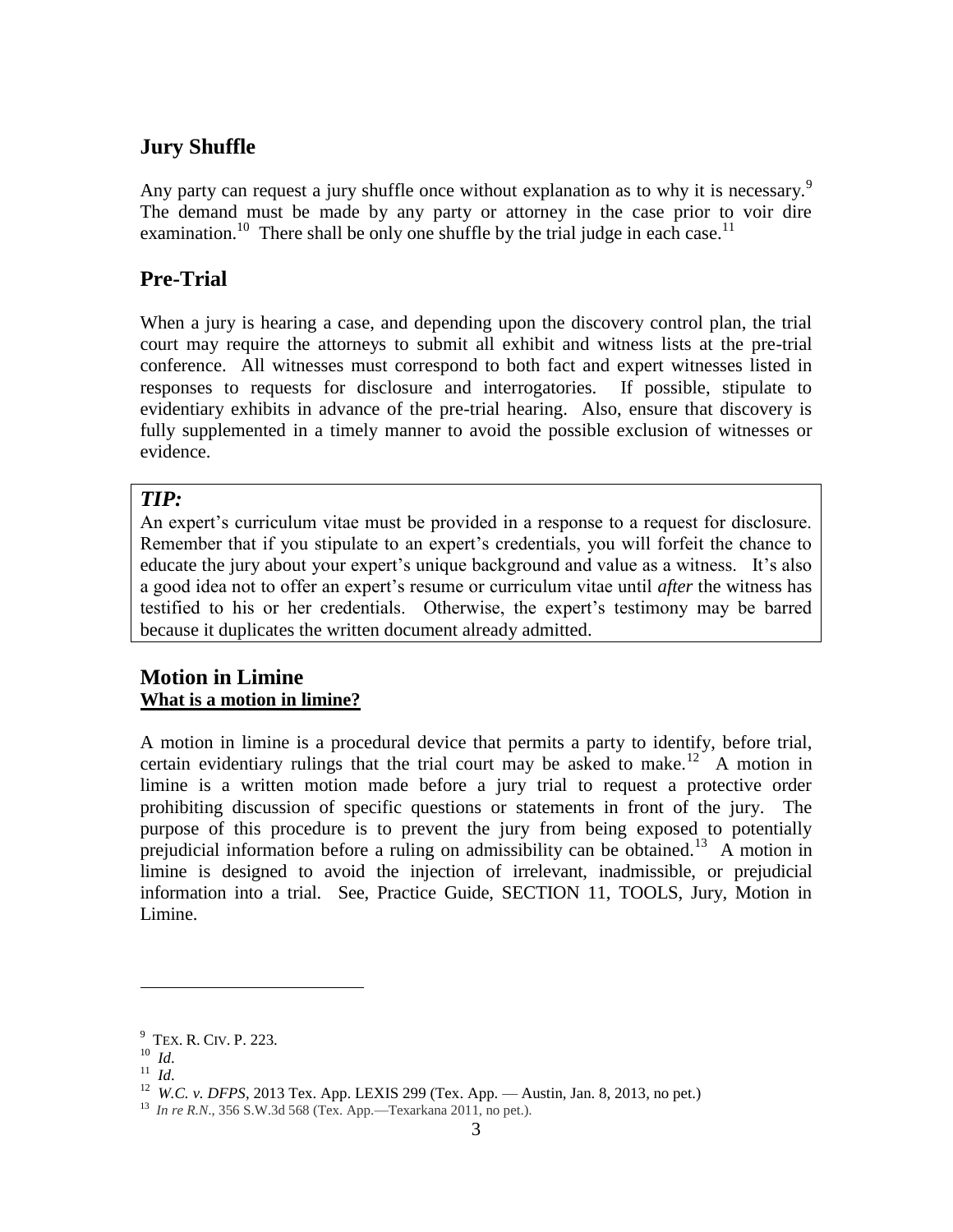The trial court's ruling on a motion in limine is not a ruling that excludes or admits evidence.<sup>14</sup> It is merely a tentative ruling that prohibits a party from asking certain questions or offering certain evidence in front of the jury without first approaching the bench for a ruling.

## *TIP:*

l

To maximize the impact of a motion in limine, request that the prohibitions extend to all parties, witnesses, and counsel, and that opposing counsel be ordered to instruct witnesses and clients accordingly. In drafting the motion, consider whether your own client or witnesses may have difficulty avoiding any prohibitions in the order. If this happens, a court may conclude that CPS opened the door on a specific issue, and as a result, the prohibition is lifted. If this is a risk, consider narrowing the terms of the motion in limine.

### <span id="page-3-0"></span>**Why is a motion in limine important?**

- The ruling on a motion in limine sets the ground rules for evidence in the case;
- An objection to improper evidence or limiting instruction after the fact is often unavoidable, but will not necessarily remove the impression that prejudicial evidence can have on jurors. Once a jury has heard highly prejudicial or inflammatory testimony, it is almost impossible to "unring the bell," or "get the skunk out of the jury box;" and
- A well-crafted motion in limine anticipates potential problems and avoids exposing the jury to potentially misleading or confusing evidence.

#### <span id="page-3-1"></span>**When is a motion in limine filed?**

Preferably, the motion in limine should be filed prior to the pre-trial conference, so the trial court can rule on the motion at the pre-trial conference. Once the trial court has made its rulings regarding material issues and admissible evidence, the parties can better fashion their voir dire questions and opening statements.

A motion in limine does not preserve error. If the evidence is offered at trial, the party that wants to exclude it must object when the evidence is offered.<sup>15</sup> When a motion in limine is granted, the party that wants to introduce the evidence must: (1) approach the bench and ask for a ruling; (2) formally offer the evidence; and (3) obtain a ruling on the offer.A party seeking to object to a violation of a motion in limine must do so immediately or risk

<sup>14</sup>*In re R.F., No. 09-10-00220-CV, 2011 Tex. App. LEXIS 2373*(Tex. App. — Beaumont, 2011, no pet.).

<sup>15</sup> *Zinda v. McCann St., Ltd*., 178 S.W. 3d 883, 894 (Tex. App. —Texarkana 2005, pet denied).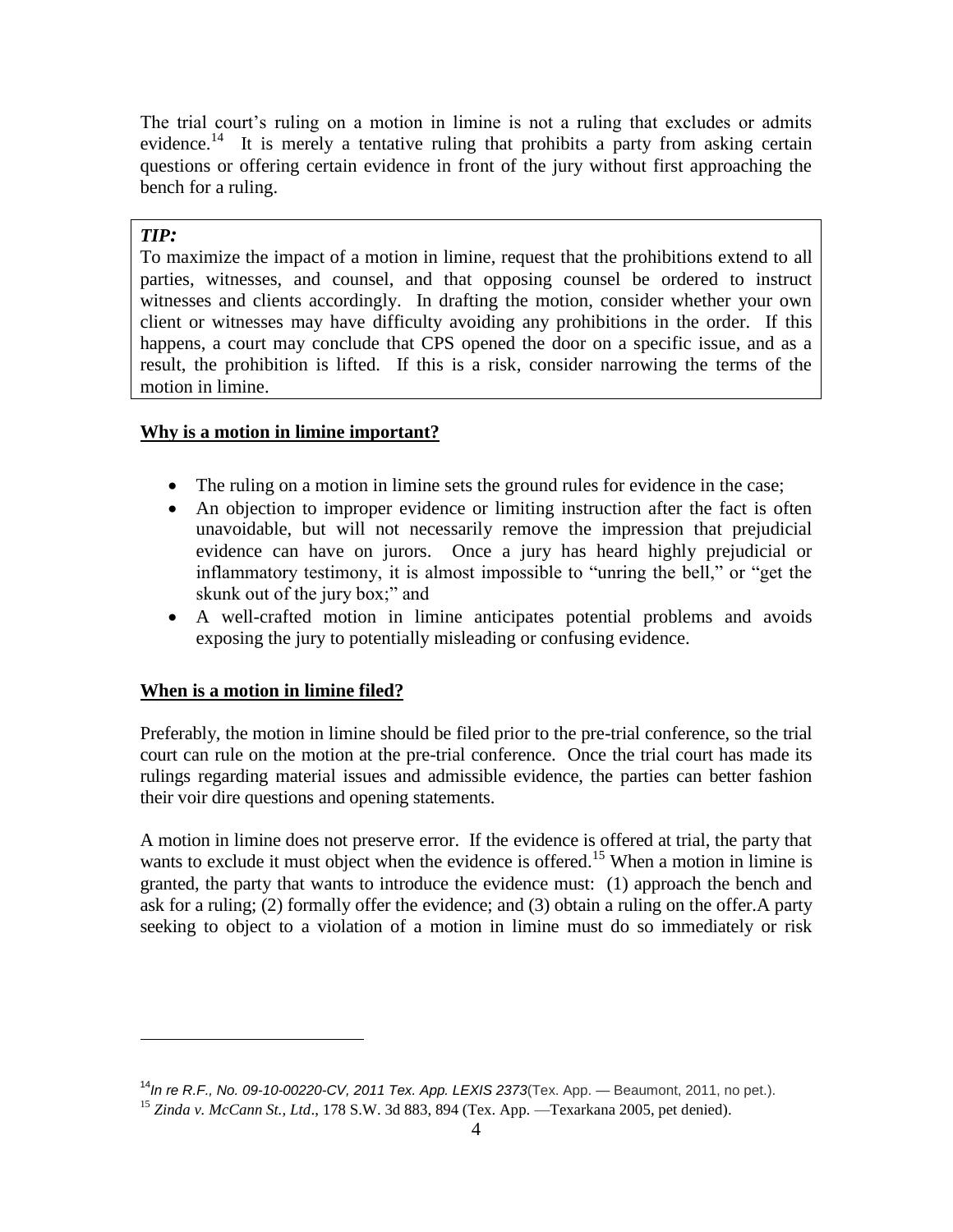waiving the error.<sup>16</sup> The cumulative effect of repeated violations of a motion in limine may be grounds for reversal, a mistrial, or sanctions.<sup>17</sup>

## <span id="page-4-1"></span><span id="page-4-0"></span>**How should a motion in limine be submitted?**

## **Pre-trial**

- Before requesting a motion in limine, find out if opposing counsel will agree to specific issues, and in doing so, narrow the scope of issues for the court to decide;
- Any motion in limine that is complex or lengthy should be filed well before the pre-trial conference with copies of the supporting case law;
- Number each limine request, cite the supporting authority, and insert provisions for the court to indicate GRANTED or DENIED for each individual request;
- Schedule sufficient time for a hearing on contested issues; and
- Prepare a written ruling in advance of the hearing on a motion in limine and get the ruling signed and filed with the court before trial begins. Making a record is essential to preserve any issue for appellate review.

## <span id="page-4-2"></span>**Jury Instructions**

After the jury is sworn in and before the voir dire examination begins, the court must give the jury panel instructions as prescribed by the Supreme Court.<sup>18</sup> Approved instructions to the jury panel and to the jury are set out following rule  $226a$ <sup>19</sup>

## <span id="page-4-3"></span>**Voir Dire**

Voir dire means "to speak the truth" — an apt phrase for the process used to examine potential jurors for bias or prejudice that might prevent a fair trial.<sup>20</sup> Voir dire is the *only* time an attorney gets to directly interact with prospective jurors. It is the first opportunity an attorney has to get to know a jury and the first opportunity the attorney has to educate the jury panel about the case. It is the only time the jury panel will be able to tell an attorney what they think about issues relevant to the case prior to the verdict. An attorney's most important goal in voir dire is to get the panel talking. If a member of the

19 *Id*.

<sup>&</sup>lt;sup>16</sup> Weidner v. Sanchez, 14 S.W.3d 353 (Tex. App.—Houston [14<sup>th</sup> Dist.] 2000, no pet.).

<sup>17</sup> *Id*. at 363.

<sup>&</sup>lt;sup>18</sup> TEX. R. CIV. P. 226a.

<sup>&</sup>lt;sup>20</sup> In re Z.C.J.L, 2013 LEXIS 8284 (Tex. App.—Houston [14<sup>th</sup> Dist.] 2013, no pet.) (mem.op). (purpose of voir dire is to protect the right to an impartial jury by exposing improper juror biases or bases for disqualification).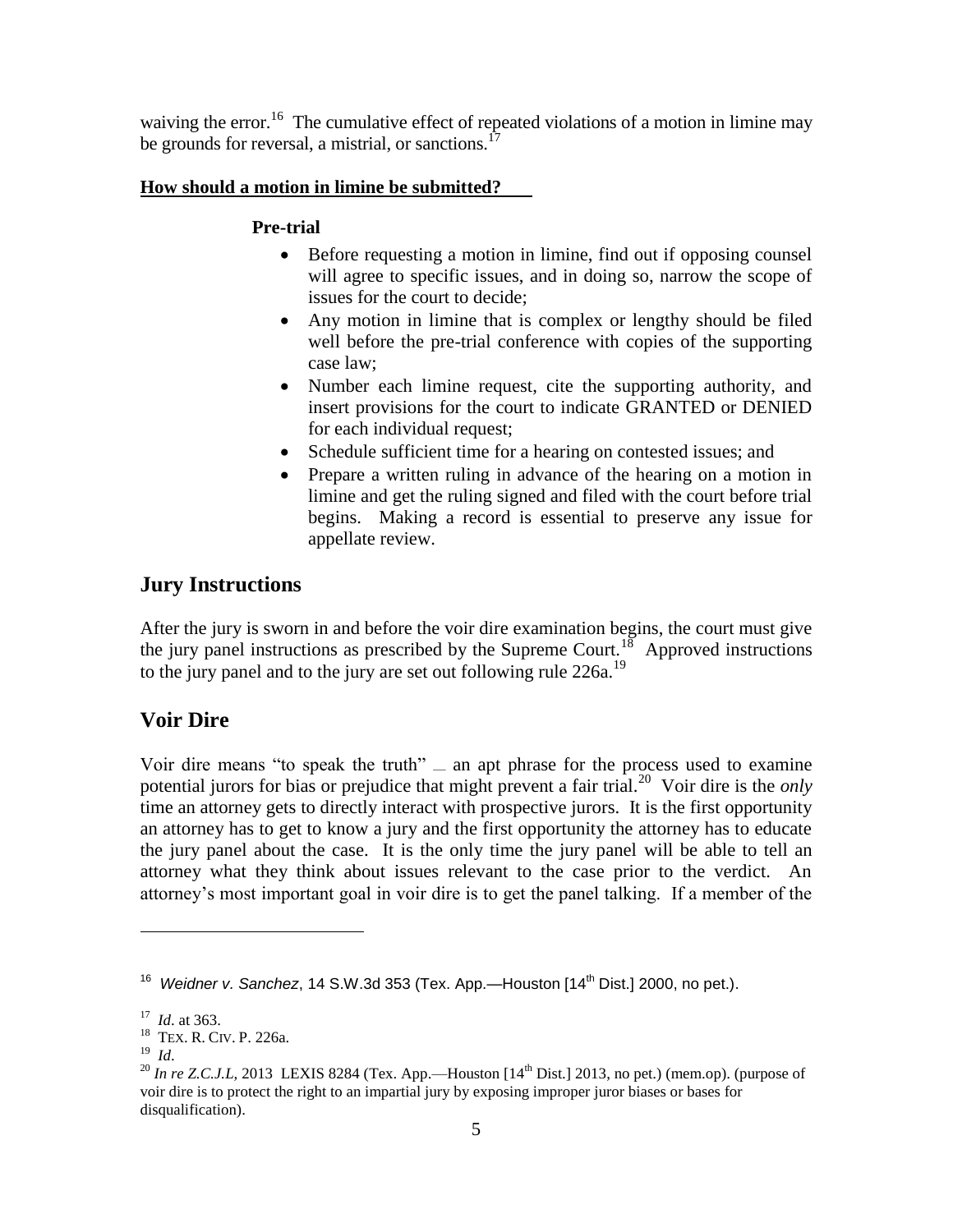jury panel voices criticism of CPS or social workers, this may be an opportunity to find out who among the potential jurors has strong negative opinions about termination of parental rights, the agency, or other relevant issues. If a potential juror has a strong bias, that person may be subject to being stricken for cause (see discussion of challenges, below). Potential juror's comments, followed up properly, can also be used as a springboard to educate the entire panel about the case in a way that might cause one or more jurors to reconsider a specific position.

Voir dire is also an opportunity to educate potential jurors about the process of a CPS case, including how CPS's main goal is family reunification. In addition, voir dire can be used to explain to prospective jurors that CPS offers many services to struggling parents, such as counseling, parenting classes, anger management training, and other relevant services to assist in family preservation and reunification.

Each judge may require the litigants to conduct voir dire in accordance with the judge's specific direction. While voir dire in each case must be tailored to the facts, a sample voir dire for CPS cases is designed to prompt consideration of common relevant issues.<sup>21</sup> Once you have gathered basic information from members of the panel, it is helpful to ask open-ended questions and then to get other panel members to reflect on those answers.

## *EXAMPLE:*

Ms. Garcia, "Do you agree with Ms. Jones' contention that a parent's rights should be terminated only upon a showing of physical abuse?"

"If not, why not?"

l

"Mr. Smith, Ms. Garcia has stated that a child who has witnessed physical abuse of a sibling can suffer from fear and anxiety, and she considered that endangering conduct. Can you think of other ways in which a child might suffer mental or emotional abuse?"

"Ms. Jackson, do you agree with Ms. Garcia and Mr. Smith's belief that there are some instances in which mental or emotional abuse can be as bad as, or even worse than, physical abuse? Can you think of other examples?"

## <span id="page-5-0"></span>**Who are you looking for in voir dire?**

The potential jurors you want to identify and attempt to eliminate from the jury pool include those who, for whatever reason, will never vote to terminate parental rights, no matter what evidence is presented. Some general characteristics that may be cause for concern in a potential juror in a CPS case include people who:

Have strong beliefs about the State's intrusion into a family's private life;

<sup>&</sup>lt;sup>21</sup> See Practice Guide, SECTION 11 TOOLS, Jury, Voir Dire.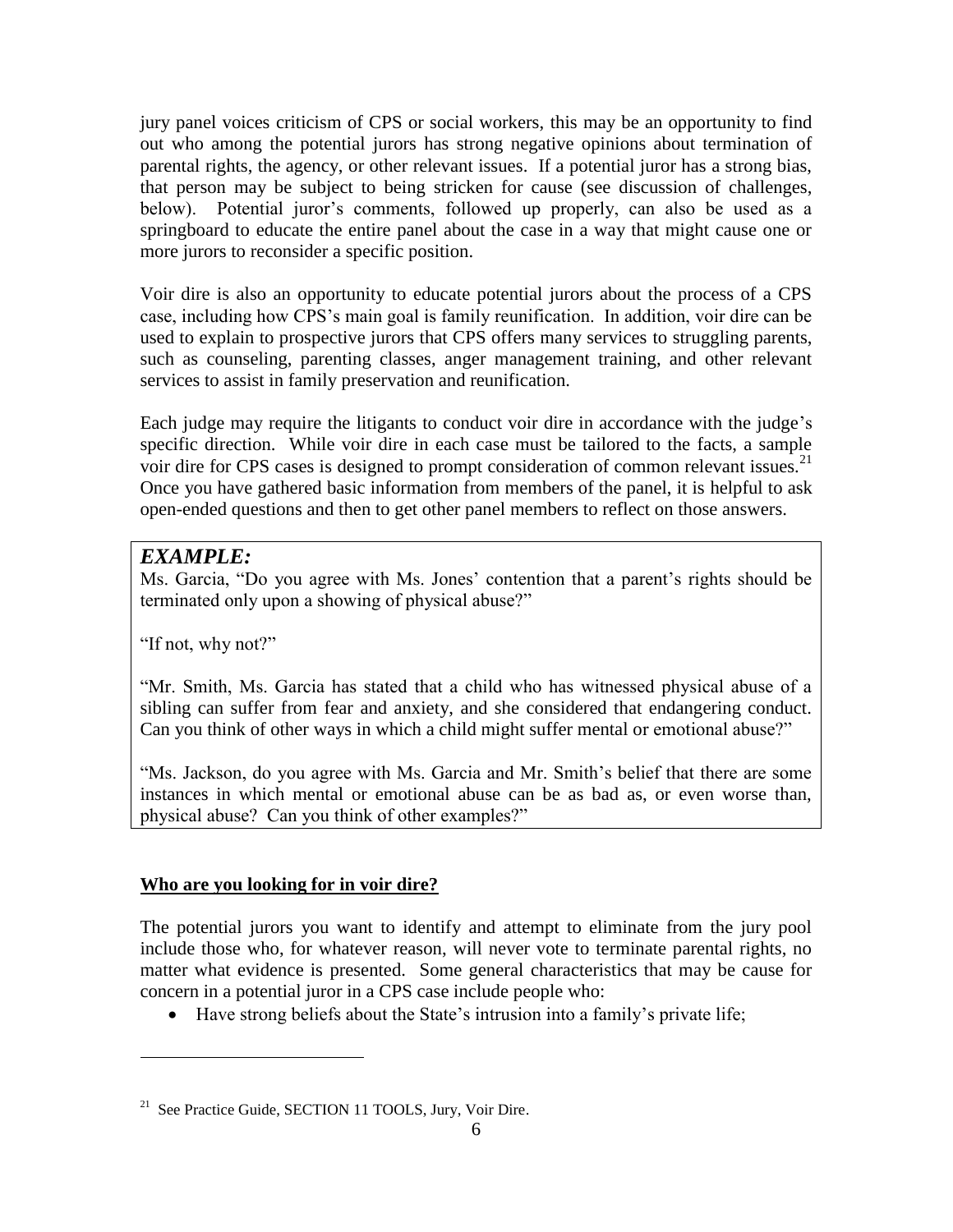- Have little or no contact or experience with children;
- Think that CPS (the police, the DA, etc.) frequently find child abuse where none exists;
- Think children are unreliable witnesses:
- Think children often lie about sexual abuse;
- Think termination of parental rights is morally wrong;
- Know someone who was falsely accused of child abuse;
- Are professionals (therapist, psychologist, advocate, etc.) whose experience has led them to be sympathetic to sexual perpetrators, child abusers, substance abusers, perpetrators of domestic violence, or other relevant populations;
- Have had a negative experience with CPS, either personally or through a friend or family member; or
- Believe that CPS's primary mission is to "snatch" children.

## *TIP:*

An example of an issue that may require careful education of the jury is the fact that there are often no medical findings in a sexual abuse case. By laying a foundation on this issue during voir dire and introducing expert evidence at trial to explain why this occurs, this issue can be removed as an obstacle for the jury in a sexual abuse case. This is a prime example of an issue that may require some special attention because it pertains to information that is not common knowledge. $^{22}$ 

#### <span id="page-6-1"></span><span id="page-6-0"></span>**How can you challenge a potential juror?**

#### **For Cause**

A potential juror is subject to disqualification for cause if he or she expresses opinions that reveal an unwillingness or inability to follow the law or show bias for or against one side that would unduly prejudice the other side.<sup>23</sup> Strikes for cause are unlimited, and as such, whenever possible, an attorney should attempt to have a potential juror struck for cause and avoid using peremptory strikes. The trial court has great latitude in controlling voir dire and may restrict trial counsel from attempting to gauge the weight a potential juror may give to evidence, as opposed to discovering a potential juror's attitude or bias.<sup>24</sup>

<sup>22</sup> *See Investigation & Prosecution of Child Sexual Abuse*, T. Buess and D. Darby (2011 Texas District and County Attorneys Association) p. 177, citing research showing medical evidence is found in only a fraction of sexual abuse cases, even when the allegation included penetration.

 $^{23}$  TEX. R. CIV. P. 228.

*Hyundai Motor Vo. v. Vasquez*, 189 S.W. 3d 743 (Tex. 2006) (proposed question inappropriately sought to test the weight jurors would place on evidence).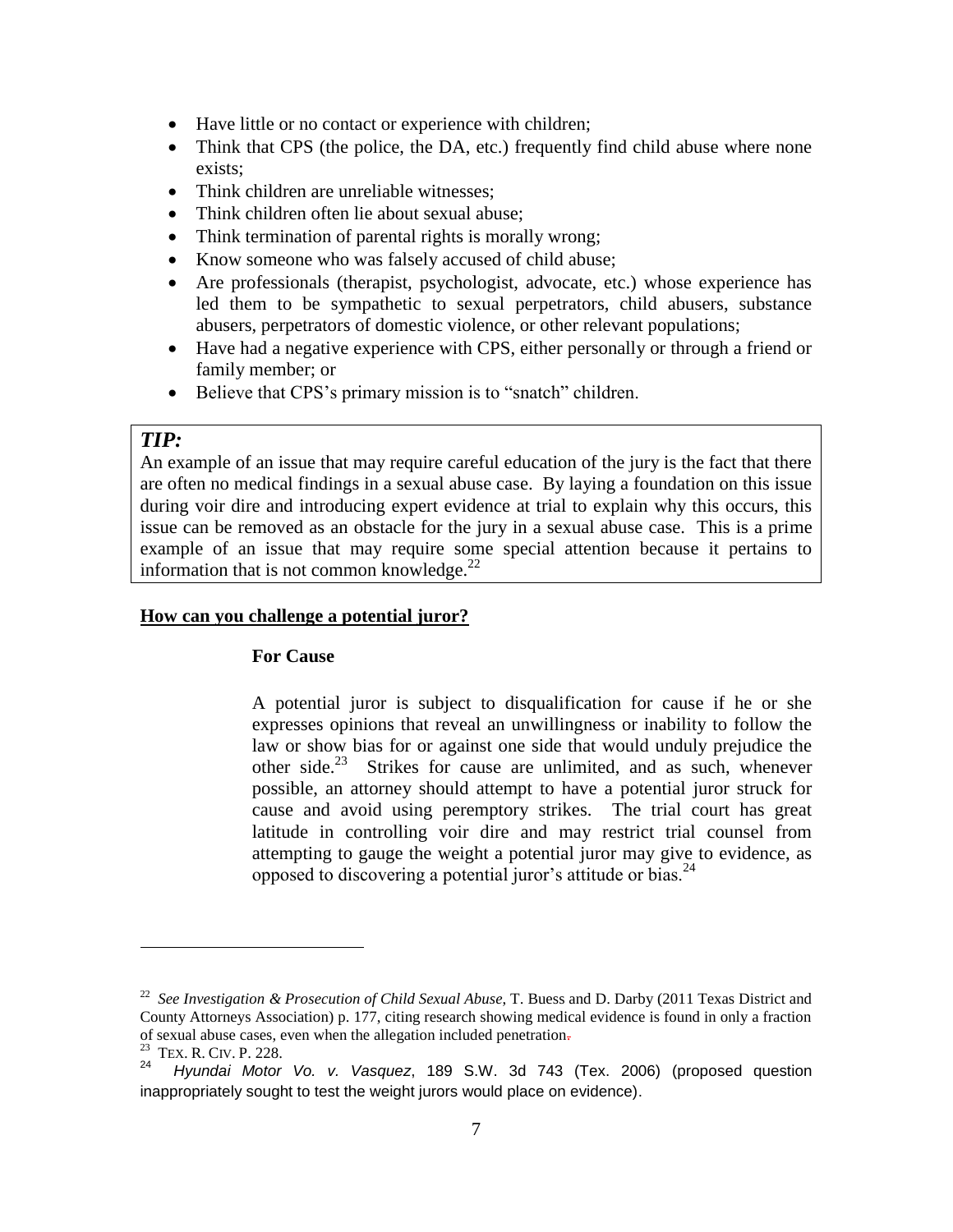*TIP:* Do not let a panel member with extreme views contaminate the jury. Ask to approach the bench and question the panel member outside the hearing of the other panel members. If a potential juror shows bias, use a challenge for cause.

#### <span id="page-7-0"></span>**Peremptory Strikes**

Peremptory strikes allow a party to remove a member of the panel without stating a reason. This allows removal of a person who can't be shown to be biased but who has opinions or attitudes that may be at odds with the agency's position in the case. Each side is allocated six peremptory strikes in district court.<sup>25</sup> It is not unusual for CPS to share strikes with similarly aligned parties, including the attorney ad litem or a relative if the parties' positions are substantially the same.<sup>26</sup> If these parties are not aligned, it is important to advise the court, and request that the agency not share strikes with any party that is not aligned.

If a party's use of peremptory strikes reveals a pattern of striking all persons of one race, ethnicity, or gender, a *Batson* challenge may be brought.<sup>27</sup> If a *Batson* challenge occurs, the party who exercised the strikes must be prepared to articulate a racially neutral reason for the strikes.

#### *TIP:*

Always have at least one other person watching the panel during voir dire. The observations of reliable persons as to how the panel reacts to comments and questions can be an invaluable tool in evaluating a jury panel and assessing how to most effectively use strikes.

### <span id="page-7-1"></span>**Jury Charge**

The jury charge is the collection of questions, definitions, and instructions the court gives to the jury to help them in resolving the factual disputes in the case. The jury charge instructs the jury on the law applicable to the case. Many judges require that the jury charge be submitted to the court on a writable CD. The trial court must read the charge to the jury prior to final argument.<sup>28</sup>

<sup>&</sup>lt;sup>25</sup> TEX. R. CIV. P. 233.

 $^{26}$  *In re M.N.G.*, 147 S.W.3d 521, 532 (Tex. App.—Fort Worth 2004, pet. denied) (error for trial court to afford extra strikes where attorney ad litem admitted coordinating with DFPS to avoid double strikes).

<sup>27</sup> *Batson v. Kentucky,* 476 U.S. 79 (1986); *In re J.A.W*., 2010 Tex. App. LEXIS 2369 (Tex. App— Texarkana 2010, pet. denied) (mem.op) (trial court's assessment of race neutral reasons for striking venire members entitled to deference).

<sup>&</sup>lt;sup>28</sup> TEX. R. CIV. P. 275; See Practice Guide, SECTION 11 TOOLS, Jury Charge.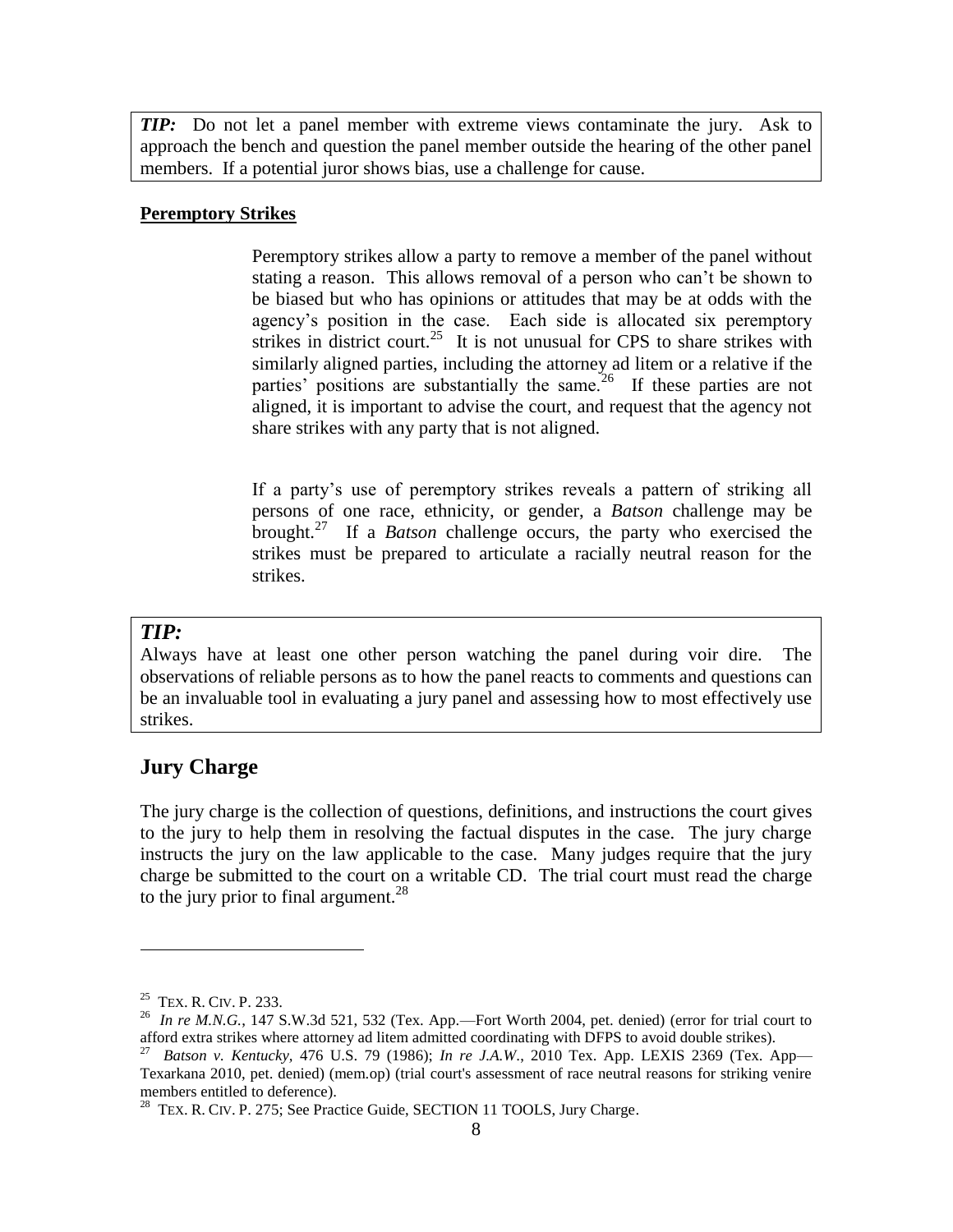In preparing a jury charge, trial counsel should:

- Prepare the proposed charge as part of trial preparation;
- Expose the jury to terms, instructions, and questions during voir dire;
- Know the local rules regarding the timeframe for filing a jury charge; $^{29}$
- Be prepared to discuss and address legal issues raised by the charge instruments at both informal and formal charge conferences;
- Adjust the jury charge as needed to reflect the evidence that is actually admitted at trial;
- Submit timely written requests for proposed questions, definitions, and instructions to be given to the jury in the jury charge; $30$
- Make timely and specific objections to the charge, although objections also may be written or dictated to the court reporter in the presence of the court and opposing counsel; $31$
- Get a ruling on objections and requests for charge before the case is submitted to jury;  $32$  and
- Use the jury charge in closing argument to tell the jury unequivocally how to answer question by question, citing the specific evidence that supports each answer.

## <span id="page-8-0"></span>**Drafting A Jury Charge**

Drafting a jury charge requires careful attention to the facts and law. Pattern jury charges offer a useful resource, as long as care is used to tailor the charges to the particular case circumstances.<sup>33</sup> A jury charge must be carefully crafted and reviewed to ensure:

- Each issue raised by the pleadings and evidence is addressed;  $34$
- The charge accurately states the law;
- There is no comment on the weight of evidence or the effect of the jury's answer;
- Whenever feasible "broad-form questions" are used (basically a general conclusion as opposed to a series of single issue questions); and  $35$
- Admonitory instructions are included.<sup>36</sup>

<sup>&</sup>lt;sup>29</sup> The TEX. R. CIV. P. does not require that the charge be filed pretrial but practitioners should be aware of local rules regarding charges. To find local rules, consult Texas Judicial Online at www.courts.state.tx.us. 30 TEX. R. CIV. P. 273.

<sup>&</sup>lt;sup>31</sup> TEX. R. CIV. P. 272, 274.

 $32$  TEX. R. CIV. P. 276 (trial judge's endorsement of refused or modified instructions, questions, or definitions preserves objection).<br><sup>33</sup> Texas Pattern Jury Charges—Family & Probate (2014); See Practice Guide, SECTION 11

TOOLS, Jury Charge.

<sup>&</sup>lt;sup>34</sup> TEX. R. CIV. P. 278.

<sup>&</sup>lt;sup>35</sup> TEX. R. CIV. P. 277.

<sup>36</sup> TEX. R. CIV. P. 226a.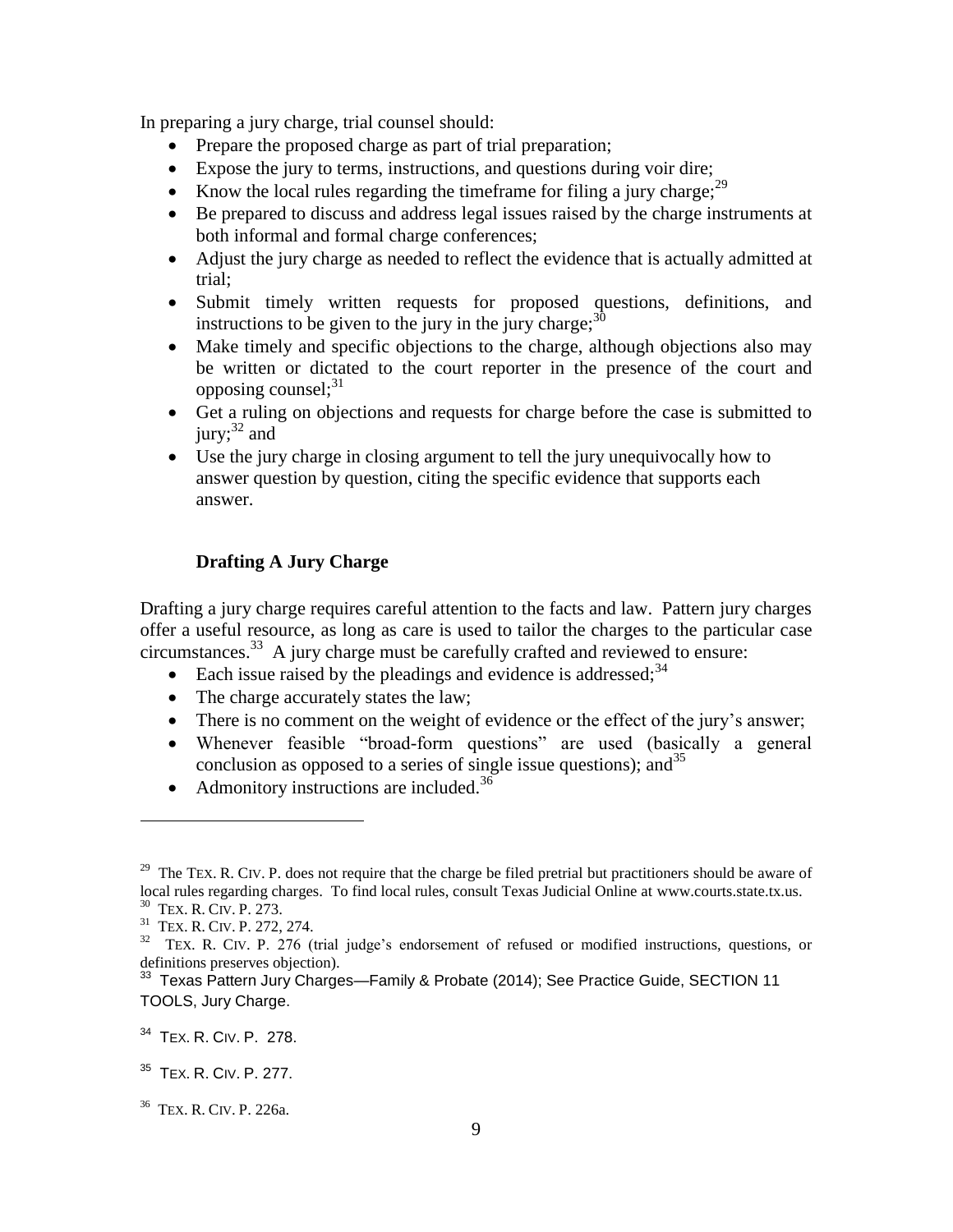The Texas Supreme Court has held that broad-form jury charges are appropriate in parental-rights termination cases.<sup>37</sup> The purpose of broad-form submission is to reduce conflicting jury answers and simplify the jury charge. *Id*. The rationale is that jurors must agree to terminate parental rights, but not on the underlying predicate ground. While litigants may still challenge the use of a broad form jury charge, courts across Texas have acknowledged the Supreme Court's approval of the use of broad form charge. $38$ 

The jury charge must be supported by the pleadings. In a termination of parental rights case, this requires that counsel for CPS ensures that the agency's pleadings address:

- The statutory ground(s) for termination;
- That termination is in the child's best interest;
- The names of the parties and children; and
- Appointment of DFPS as permanent managing conservator.

In a termination of parental rights suit, always include the language in Texas Family Code section 153.131 that appointment of a parent as conservator would significantly impair the physical health or emotional development of a child.<sup>39</sup> Without this option, if a jury does not find termination of parental rights is supported by the evidence, the child can be returned to the parents if there is no alternative to award DFPS conservatorship.

Requests for questions, definitions, and instructions to the jury must be separate and apart from a party's objections to the court's charge. $40$ 

## <span id="page-9-0"></span>**After the Verdict**

Once the jury verdict is returned and accepted by the court, counsel for CPS must:

- Prepare the judgment, making sure to track the language of the jury charge;
- Circulate the judgment for signatures from opposing counsel, CASA, and any other parties;
- File a Motion to Enter Judgment if a party fails or refuses to sign the judgment; and
- Schedule a Permanency Hearing.

*Tex. Dep't of Human Servs. v. E.B*., 802 S.W.2d 647, 649 (Tex. 1990);. *In re B.L.D. and B.R.D*., 113 S.W.3d 340, 355 (Tex. 2003) (The "charge [in the *B.L.D*. case] follows our precedent in *E.B*., tracks the statutory language of the Family Code, and comports with Texas Rule of Civil Procedure 277 and 292."). <sup>38</sup> *In re A.K*., No. 06-04-00078-CV, 2005 Tex. App. LEXIS 35 (Tex. App.—Texarkana 2008, no pet.)(mem.op.) ( "[d]espite *E.B.*, several other biological parents have advanced Kipp's argument- -but in each case, unsuccessfully…. We continue to be bound by *[E.B.](http://www.lexis.com/research/buttonTFLink?_m=eb4e26d74fa6e67fddd3a80561c74b2b&_xfercite=%3ccite%20cc%3d%22USA%22%3e%3c%21%5bCDATA%5b2005%20Tex.%20App.%20LEXIS%2035%5d%5d%3e%3c%2fcite%3e&_butType=3&_butStat=2&_butNum=41&_butInline=1&_butinfo=%3ccite%20cc%3d%22USA%22%3e%3c%21%5bCDATA%5b802%20S.W.2d%20647%5d%5d%3e%3c%2fcite%3e&_fmtstr=FULL&docnum=3&_startdoc=1&wchp=dGLbVzB-zSkAW&_md5=f28d0929c5b78ce8564cb0b394032f52)*; thus, the submission of a disjunctive question regarding a parent's predicate act or omission under [Section 161.001\(1\)](http://www.lexis.com/research/buttonTFLink?_m=eb4e26d74fa6e67fddd3a80561c74b2b&_xfercite=%3ccite%20cc%3d%22USA%22%3e%3c%21%5bCDATA%5b2005%20Tex.%20App.%20LEXIS%2035%5d%5d%3e%3c%2fcite%3e&_butType=4&_butStat=0&_butNum=42&_butInline=1&_butinfo=TEX.%20FAM.%20CODE%20161.001&_fmtstr=FULL&docnum=3&_startdoc=1&wchp=dGLbVzB-zSkAW&_md5=b2bf6381dd9b3168371f0b0447ac2928) is proper."); See *Summary of Cases on Broad Form Jury Charge,* below.

<sup>39</sup> *In re J.A.J.*, 243 S.W. 3d 611 (Tex. 2007).

<sup>40</sup> TEX. R. CIV. P 273.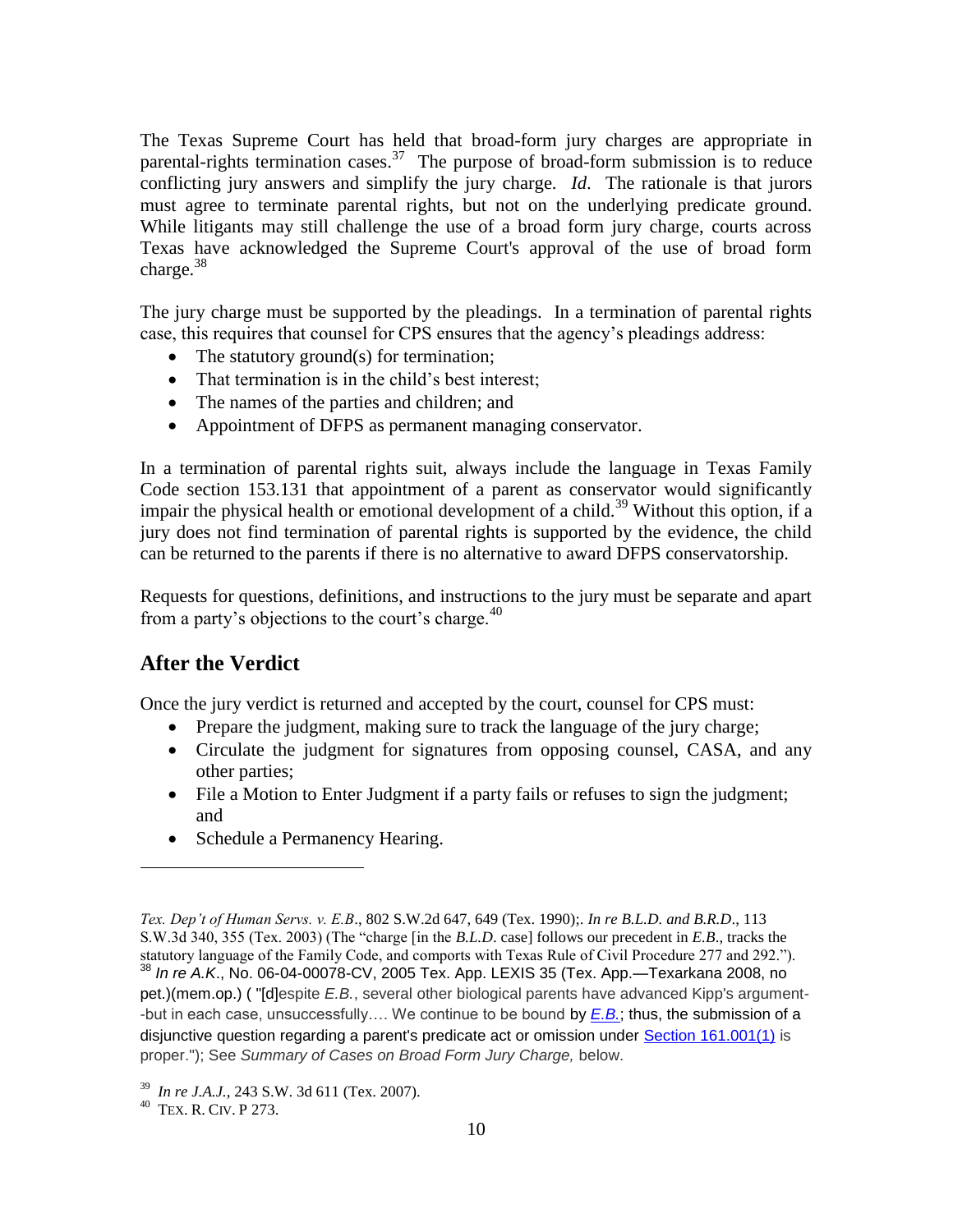#### **SUMMARY OF CASES ON BROAD FORM JURY CHARGE**

#### **Texas Supreme Court**

*Tex. Dep't of Human Servs. v. E.B*., 802 S.W.2d 647, 649 (Tex. 1990) ("Rule 277 mandates broad-form submissions 'whenever feasible', that is, in any or every instance in which it is capable of being accomplished."; "The controlling question in this case was whether the parent-child relationship between the mother and each of her two children should be terminated, not what specific ground or grounds under § 15.02 [then codified statutory termination grounds] the jury relied on to answer affirmatively the questions posed. All ten jurors agree that the mother had endangered the child by doing one or the other of the things listed in § 15.02"; "Here the trial court tracked the statutory language in the instruction and then asked the controlling question. This simply does not amount to abuse of discretion.").

*In re B.L.D. and B.R.D*., 113 S.W.3d 340, 355 (Tex. 2003) (The "charge [in the *B.L.D*. case] follows our precedent in *E.B*., tracks the statutory language of the Family Code, and comports with Texas Rule of Civil Procedure 277 and 292.").

### *First Court of Appeals*

*In re M.C.M., C.M.M., J.L.M., and L.S.M*., 57 S.W.3d 27, 31 n. 2 (Tex. App.—Houston [1st Dist.] 2001, pet. denied) (Affirming the trial court's use of broad-form submission in a parental-rights termination case; the court noted that the Waco Court of Appeals declined to follow *E.B*., writing: "However, the Supreme Court, in *E.B*., considered and approved a charge almost identical to that given in this case. [Citation omitted]. *E.B*. has not been overruled, and this Court must follow it.").

#### *Second Court of Appeals*

*In re J.T.G*., 121 S.W.3d 117, 128-29 (Tex. App.—Fort Worth 2003, no pet.) (The court followed *E.B*. and upheld jury's finding of termination when multiple statutory grounds for termination were pled and the trial court submitted the issue using a broad-form question).

#### *Third Court of Appeals*

*Click v. Tex. Dep't of Family and Protective Servs*., No. 03-10-00123-CV, 2010 Tex. App. LEXIS 8152, at \*12 (Tex. App.—Austin Oct. 8, 2010, no pet.) (mem. op.) ("In light of this language in *E.B.,* we hold that due process allows jurors to agree that at least one of the alleged grounds for termination has been proven without reaching an agreement as to any particular ground. Thus, because the law does not require jurors to agree on the specific ground for termination, it was not an abuse of discretion to instruct the jury accordingly.").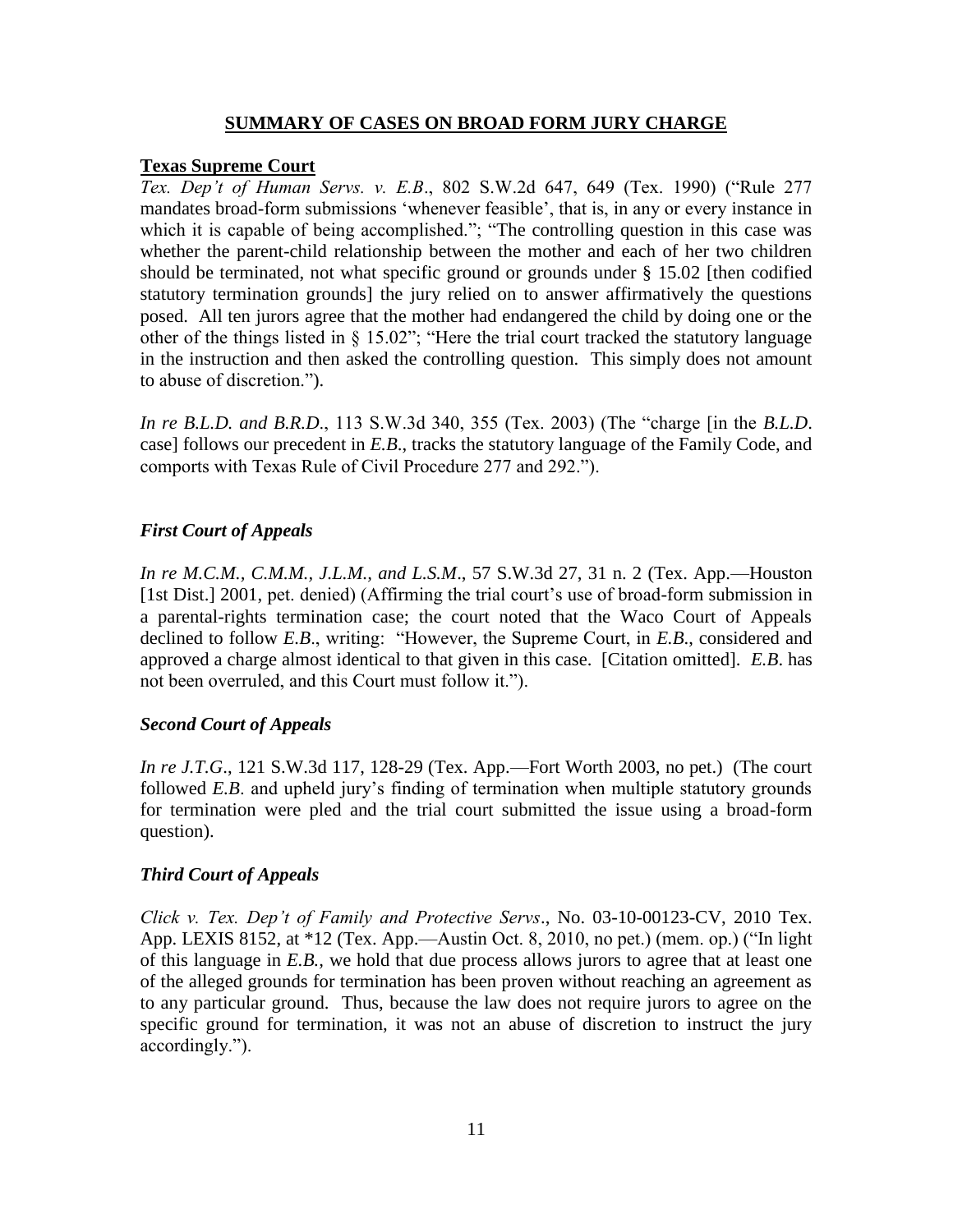*Carr v. Tex. Dep't of Protective and Regulatory Serv.*, No. 03-03-00273-CV, 2004 Tex. App. LEXIS 92,at \*19 (Tex. App.–Austin Jan. 8, 2004, pet. denied) (mem. op.) ("Only the [Texas] [S]upreme [C]ourt may revisit the issue and hold that in termination cases due process requires that the same ten jurors must agree on the ground or grounds to support termination of parental rights. Absent such guidance from the supreme court, we may not depart from *E.B.'s* clear holding that broad form submissions such as the one in this case are proper, *Casteel* notwithstanding.").

#### *Fourth Court of Appeals*

*In re C.P. et al*, No. 04-03-00790-CV, 2004 Tex. App. LEXIS 9193 at \*4 (Tex. App.— San Antonio Oct. 20, 2004, no pet.) (mem. op.) ("The Texas Supreme Court has held that the submission of a single broad-form question concerning whether parental rights should be terminated is proper.").

#### *Fifth Court of Appeals*

*In re J.W. and D.S.G*., 113 S.W.3d 605, 613 (Tex. App.—Dallas 2003, pet. denied) ("Thus, we conclude the trial court properly submitted the controlling issues in this case through its broad-form submission.").

#### *Sixth Court of Appeals*

*In re L.C, L.C., et al*., 145 S.W.3d 790, 794 (Tex. App.—Texarkana 2004, no pet.) ("Despite *E.B.*'s holding, several other biological parents have advanced this "ten jurors" argument. The issue has been repeatedly resolved against them." [Citations omitted]. "We, too, are bound by *E.B*.").

#### *Seventh Court of Appeals*

*In re J.H.M.*, No. 07-07-0109-CV, 2009 Tex. App. LEXIS 9886, at \*14 (Tex. App.— Amarillo Dec. 29, 2009, no pet.) (mem. op.) (Appellate court rejected mother's due process complaint regarding broad-form submission; "Controlling Texas case law specifically authorizes broad-form submission in parental rights cases. [Citing *E.B*.]. Furthermore, it is well-settled law that a jury charge that tracks the statutory language and then asks the controlling question does not amount to an abuse of discretion. [Citing *E.B*.]").

*In re K.S*., 76 S.W.3d 36, 49 (Tex. App.—Amarillo 2002, no pet.) ("We are bound to follow *E.B*. unless the Texas Supreme Court overrules or vitiates it.").

#### *Eighth Court of Appeals*

*King v. Tex. Dept. of Protective and Regulatory Servs*., No. 08-03-00100-CV, 2004 Tex. App. LEXIS 5997, at \*24 (Tex. App.—El Paso July 2, 2004, no pet.) (mem. op.) ("In all jury cases the court shall, whenever feasible, submit the cause upon broad-form